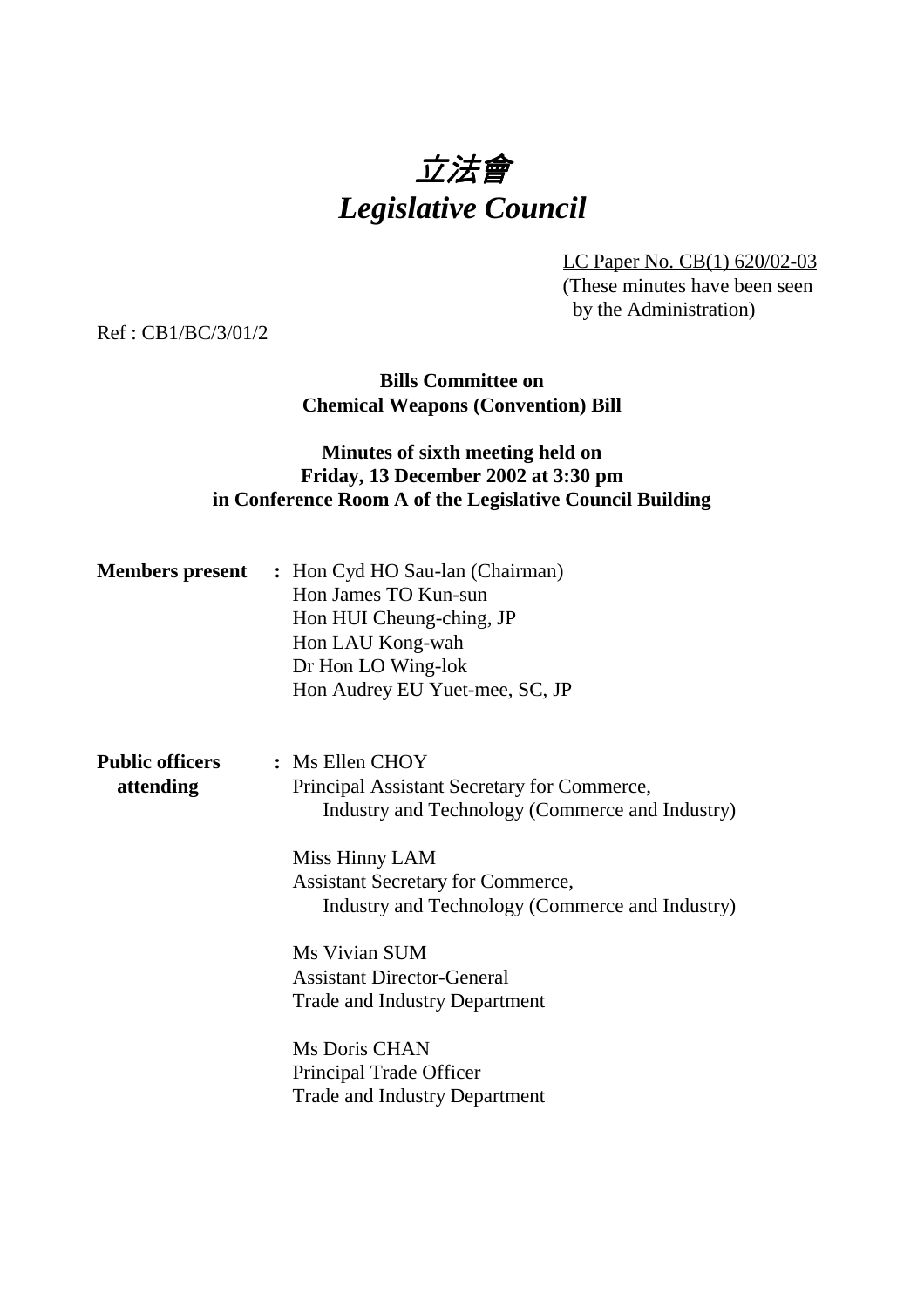|                                              | Mr Andrew WONG<br><b>Head of Trade Controls</b><br><b>Customs and Excise Department</b> |
|----------------------------------------------|-----------------------------------------------------------------------------------------|
|                                              | Mr K H NG<br>Principal Trade Controls Officer<br><b>Customs and Excise Department</b>   |
|                                              | Mr C Y AU YEUNG<br><b>Senior Chemist</b><br><b>Government Laboratory</b>                |
|                                              | Mr Geoffrey FOX<br>Senior Assistant Law Draftsman<br>Department of Justice              |
|                                              | Ms Marie SIU<br><b>Senior Government Counsel</b><br>Department of Justice               |
| <b>Clerk in attendance:</b> Miss Salumi CHAN | Chief Assistant Secretary (1)5                                                          |
| <b>Staff in attendance : Miss Anita HO</b>   | <b>Assistant Legal Adviser 2</b>                                                        |
|                                              | Ms Cindy CHENG<br>Senior Assistant Secretary (1) 4                                      |

#### Action

**I.** Confirmation of minutes of meeting<br>(LC Paper No. CB(1)487/02-03 Minutes of fifth meeting held on 19 November 2002)

The minutes of the fifth meeting held on 19 November 2002 were confirmed.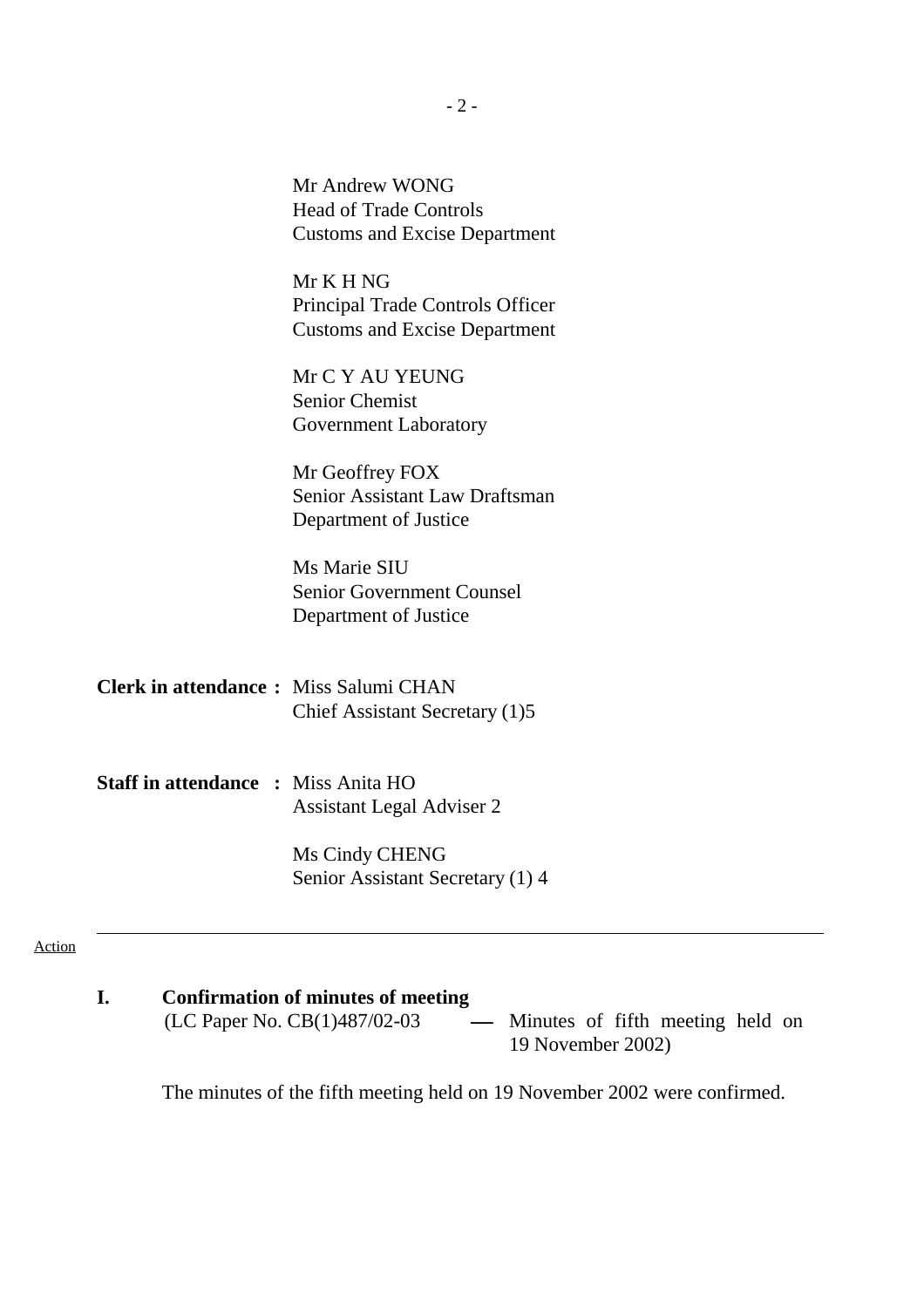#### Action

### **II. Meeting with the Administration**

|  |  | (Matters arising from previous meetings |
|--|--|-----------------------------------------|
|  |  |                                         |

| LC Paper No. CB(1)59/02-03(02)                  | "Follow-up to the second meeting"<br>on 16 July 2002" prepared by the |
|-------------------------------------------------|-----------------------------------------------------------------------|
|                                                 | Legislative Council Secretariat                                       |
| LC Paper No. CB(1)98/02-03(01)                  | "Follow-up to the third meeting on                                    |
|                                                 | 18 October 2002" prepared by the                                      |
|                                                 | Legislative Council Secretariat                                       |
| LC Paper No. CB(1)305/02-03(03)                 | "Follow-up to the fourth meeting on                                   |
|                                                 | 24 October 2002" prepared by the                                      |
|                                                 | Legislative Council Secretariat                                       |
| LC Paper No. CB(1)486/02-03(01)                 | "Follow-up to the fifth meeting on                                    |
|                                                 | 19 November 2002" prepared by the<br>Legislative Council Secretariat  |
| LC Paper No. CB(1)486/02-03(02)                 | Administration's response to<br>the                                   |
|                                                 | of concern<br>raised<br>issues<br>by                                  |
|                                                 | members on clauses 2, 4, 7 and 38                                     |
| LC Paper No. CB(1)486/02-03(04)                 | Administration's response to<br>the                                   |
|                                                 | issues of concern<br>raised<br>by                                     |
|                                                 | members on clause 5                                                   |
| LC Paper No. CB(1)486/02-03(03)                 | Administration's response to<br>the                                   |
|                                                 | issues of<br>raised<br>concern<br>by                                  |
|                                                 | the<br>loss<br>of<br>members<br>about                                 |
|                                                 | permanent resident status                                             |
| <b>Clause-by-clause examination of the Bill</b> |                                                                       |
|                                                 |                                                                       |

LC Paper No. CB(3)10/01-02 The Bill

- The Legislative Council Brief issued by the Commerce and Industry Bureau
- LC Paper No.  $CB(1)1510/01-02$  Marked-up copy of the proposed consequential amendments to the Organized and Serious Crimes Ordinance (Cap. 455) and the Weapons of Mass Destruction (Control of Provision of Services) Ordinance (Cap. 526)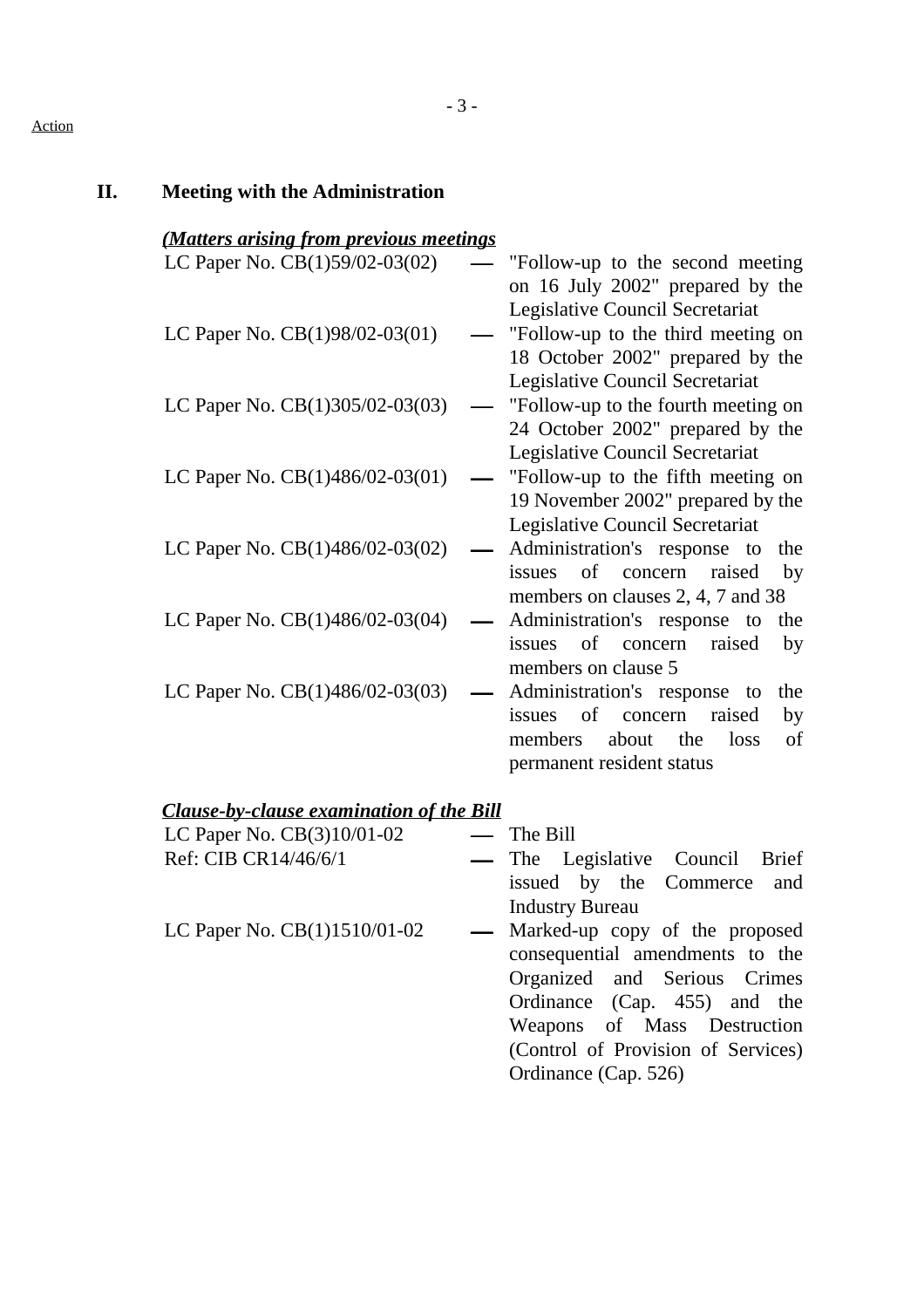| - List of drafting issues raised by the                            |  |  |
|--------------------------------------------------------------------|--|--|
| Legal Service Division of the                                      |  |  |
| Legislative Council Secretariat                                    |  |  |
| LC Paper No. $CB(1)486/02-03(05)$ — Draft proposed Committee Stage |  |  |
| Amendments provided by the                                         |  |  |
| Administration)                                                    |  |  |
|                                                                    |  |  |

2. The Bills Committee deliberated (Index of proceedings attached at **Appendix**).

#### Follow-up actions to be taken by the Administration

Admin 3. As requested by the Bills Committee, the Administration undertook to take the follow-up actions listed below:

#### (a) Clause  $2(1)$

On the definition of "claimant", the Administration was requested to consider if the word "petitions" was redundant, as it seemed that there was no reference to this word in Part 6 of the Bill.

(b) Clause  $5(f)$ 

Clause 5(f) of the Bill provided that "no person shall assist, encourage or induce, in any way, anyone to engage in any activity prohibited under the Convention". Section 89 of the Criminal Procedure Ordinance (CPO) (Cap. 221) provided that "any person who aids, abets, counsels or procures the commission by another person of any offence shall be guilty of the like offence". Members noted the Administration's advice that the scope of "assist", "encourage" and "induce" in clause 5(f) of the Bill was narrower than that of "aids", "abets", "counsels" and "procures" in section 89 of CPO and by virtue of the provisions of that section, a person who contravened clause  $5(a)$  to  $5(e)$  of the Bill might be prosecuted for the like offence. Members therefore queried the need to retain clause 5(f). They noted the Administration's view that it was appropriate to retain clause 5(f) to expressly set out the particular prohibition prescribed in paragraph 1(d) of Article I of the Convention. In this connection -

(i) the Administration was requested to explain why the scope of "assist", "encourage" and "induce" in clause 5(f) of the Bill was narrower than that of "aids", "abets", "counsels" and "procures" in section 89 of CPO. In members' view, the scope of "encourage" was much wider than that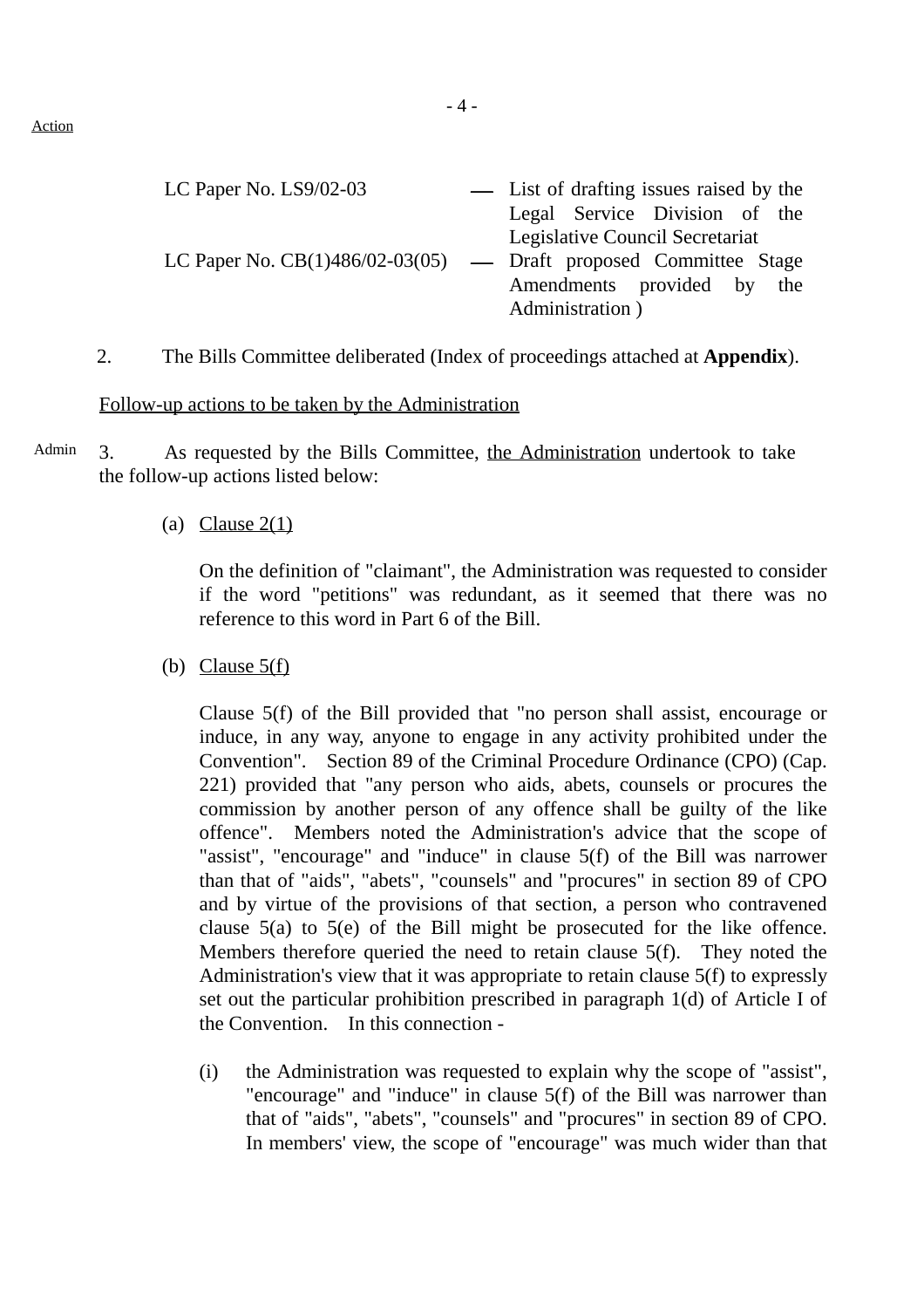of "abets" and it was not appropriate to use two different sets of words for the same type of offences; and

- (ii) While clause 5(f) was modelled on paragraph 1(d) of Article I of the Convention, members noted that there was no similar provision in the Chemical Weapons Act 1996 of the United Kingdom. The Administration was requested to reconsider the need to retain clause 5(f).
- (c) Clauses 5 and  $29(2)$

The Administration was requested to set out the rationale for the policy intent that the whole clause 5 should be offences of a strict liability.

(d) Clause 38 (Appeals)

Clause 38 provided that an appeal against any decision of the Director-General of Trade and Industry (the Director) to which clause 10(4) applied might be made to the Chief Executive (CE). The Administration considered the resort to CE for appeal appropriate, as it was conceivable that important policy and political considerations, as well as sensitive information, such as intelligence obtained from other licensing/enforcement agencies of other governments might be involved in the Director's decision to grant permits and/or to impose conditions to the permits. The Administration was requested to consider whether the resort to CE in Council for appeal could also address these considerations. If the answer was in the affirmative, the Administration was requested to consider whether it was more appropriate to provide in clause 38 that appeals might be made to CE in Council, instead of CE, having regard to the fact that the rules for handling appeals to CE in Council were set out in the Administrative Appeals Rules (Cap.1 sub. leg. A) while no specific rules were provided for handling appeals to CE.

#### Date of next meeting

4. The Chairman reminded members that the next meeting would be held on Thursday, 9 January 2003 at 8:30 am.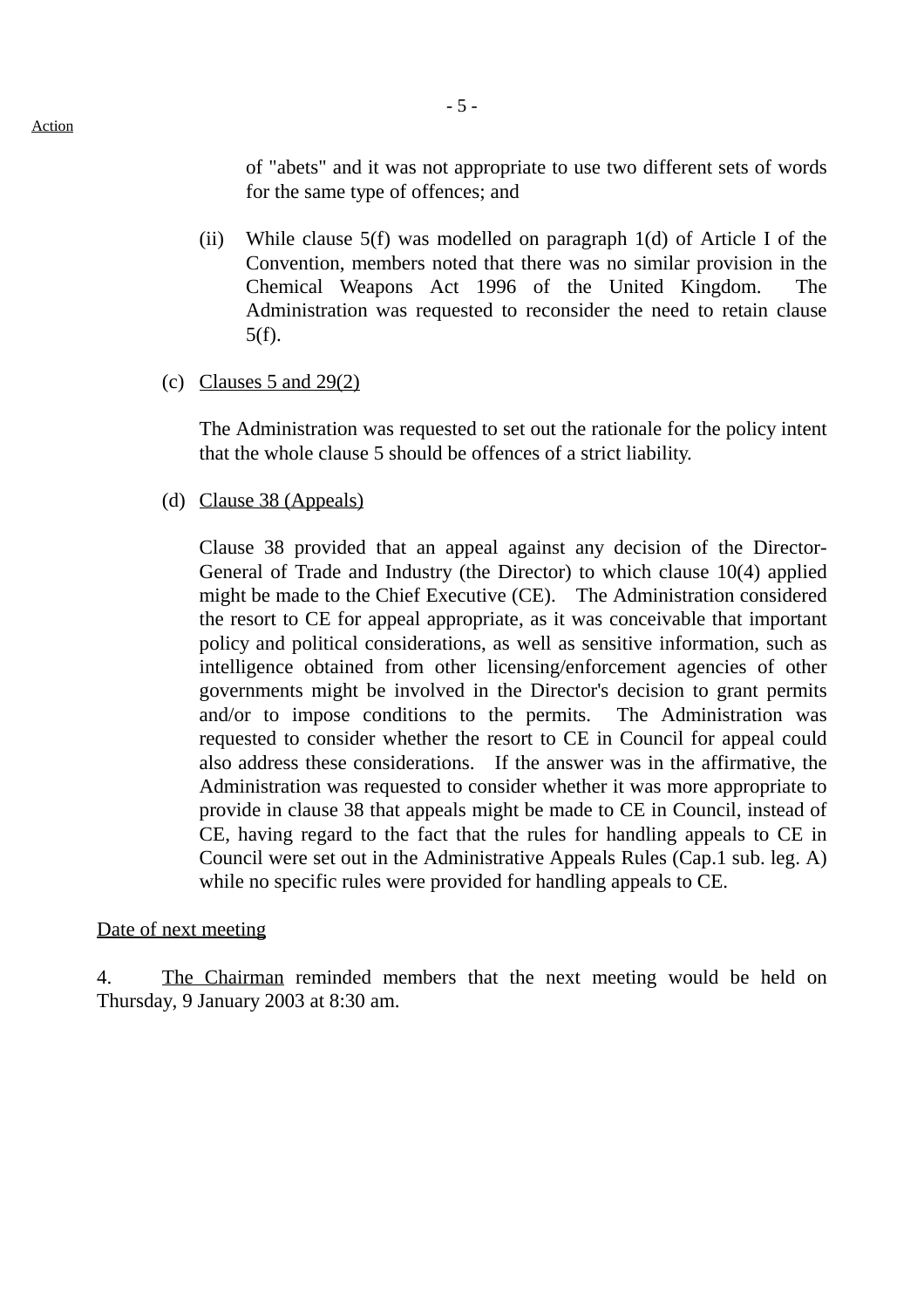Action

# **III. Any other business**

5. There being no other business, the meeting ended at 4:50 pm.

Council Business Division 1 Legislative Council Secretariat 17 December 2002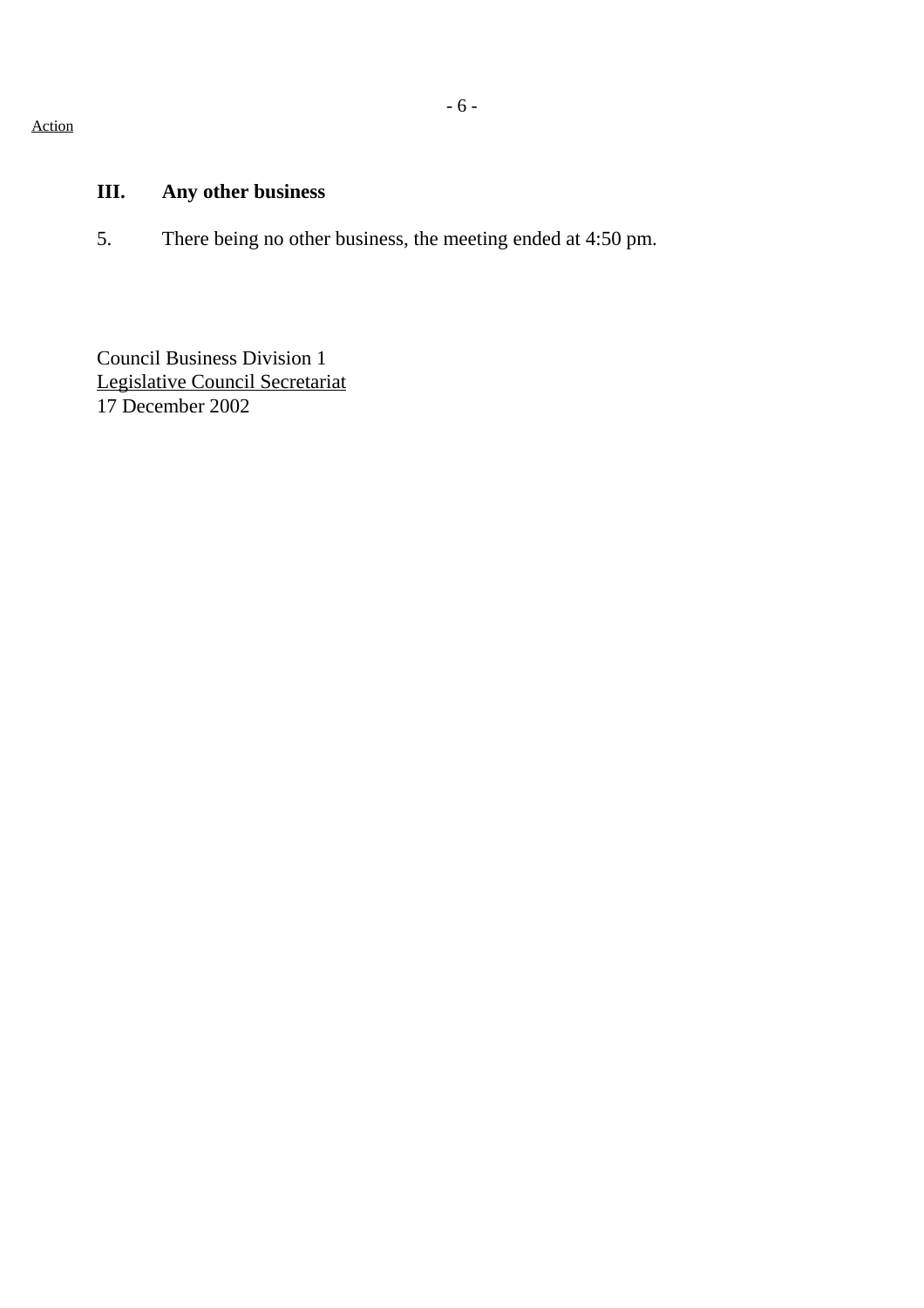## **Appendix**

## **Proceedings of the sixth meeting of the Bills Committee on Chemical Weapons (Convention) Bill on Friday, 13 December 2002 at 3:30 pm in Conference Room A of the Legislative Council Building**

| <b>Time marker</b> | <b>Speaker</b>                                                 | Subject(s)                                                                                                                                                                                                        | <b>Action</b><br><b>Required</b>                                                                                                                                                                                                        |
|--------------------|----------------------------------------------------------------|-------------------------------------------------------------------------------------------------------------------------------------------------------------------------------------------------------------------|-----------------------------------------------------------------------------------------------------------------------------------------------------------------------------------------------------------------------------------------|
| 000000-000030      | Chairman                                                       | Confirmation of minutes of fifth<br>meeting<br>(LC Paper No. CB(1)487/02-03)                                                                                                                                      |                                                                                                                                                                                                                                         |
| 000031-000313      | Chairman                                                       | Opening remarks                                                                                                                                                                                                   |                                                                                                                                                                                                                                         |
| 000314-001701      | Administration                                                 | Briefing by the Administration on its<br>response to the issues of concern raised<br>by members on clauses 2, 4, 7 and 38<br>(LC Paper No. $CB(1)486/02-03(02))$                                                  |                                                                                                                                                                                                                                         |
| 001702-002734      | Chairman<br>Administration<br>Mr James TO                      | Whether the Director-General of Trade<br>Industry would inform<br>and<br>the<br>applicants of the reasons for his refusal<br>to grant a permit<br>(Clauses $10(4)$ and 38)<br>(LC Paper No. $CB(1)486/02-03(02))$ |                                                                                                                                                                                                                                         |
| 002735-004205      | Administration<br>Chairman<br>ALA <sub>2</sub><br>Ms Audrey EU | Resort to the Chief Executive (CE),<br>administrative appeal board or CE in<br>Council for appeal<br>(Clause 38)<br>(LC Paper No. $CB(1)486/02-03(02))$                                                           | <b>Admin</b><br>to<br>consider<br>whether<br>the<br>resort to CE in<br><b>Council</b><br>may<br>address<br>the<br>policy<br>and<br>political<br>considerations;<br>and if so, to<br>consider<br>whether it is<br>more<br>appropriate to |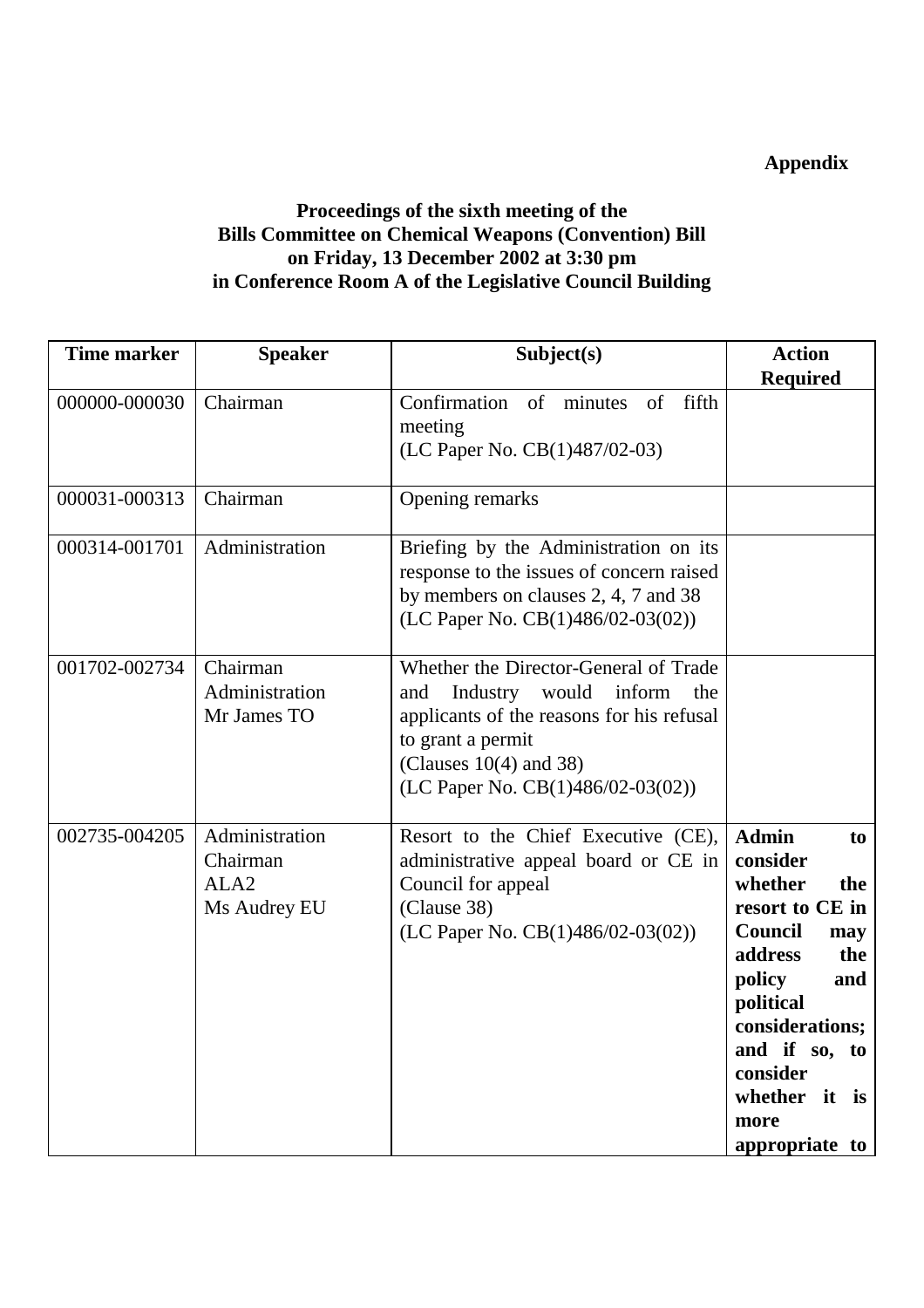| <b>Time marker</b> | <b>Speaker</b>                                     | Subject(s)                                                                                                                                                                                                                                                                                                                                                                                                                    | <b>Action</b><br><b>Required</b>                                                                                                 |
|--------------------|----------------------------------------------------|-------------------------------------------------------------------------------------------------------------------------------------------------------------------------------------------------------------------------------------------------------------------------------------------------------------------------------------------------------------------------------------------------------------------------------|----------------------------------------------------------------------------------------------------------------------------------|
|                    |                                                    |                                                                                                                                                                                                                                                                                                                                                                                                                               | provide<br>in<br>clause 38 that<br>appeals<br>may<br>be made to CE<br>in Council                                                 |
| 004206-004330      | ALA <sub>2</sub><br>Administration                 | Whether the word "petitions" in the<br>definition of "claimant" is redundant<br>(Clause $2(1)$ )<br>(LC Paper No. $CB(1)486/02-03(02))$                                                                                                                                                                                                                                                                                       | <b>Admin</b><br>to<br>consider<br>whether<br>the<br>word<br>"petitions" in<br>definition<br>the<br>of "claimant"<br>is redundant |
| 004331-004540      | Administration                                     | Briefing by the Administration on its<br>response to the issues of concern raised<br>by members on clause 5<br>(Clauses 5(e), 5(f) and 29)<br>(LC Paper No. $CB(1)486/02-03(04)$ )                                                                                                                                                                                                                                            |                                                                                                                                  |
| 004541-005949      | Ms Audrey EU<br>Administration<br>ALA <sub>2</sub> | Comparison of the scope of the<br>(a)<br>terms used in clause $5(f)$ of the<br>Bill and section 89 of the Criminal<br>Procedure Ordinance:<br>"assist" and "abet";<br>(i)<br>(ii) "encourage" and "abet"; and<br>(iii) "induce" and "procure"<br>(b) Comparison between clause 5 of<br>the Bill and section 2 of the<br>Chemical Weapons Act 1996 of<br>the United Kingdom<br>(Clause 5)<br>(LC Paper No. CB(1)486/02-03(04)) |                                                                                                                                  |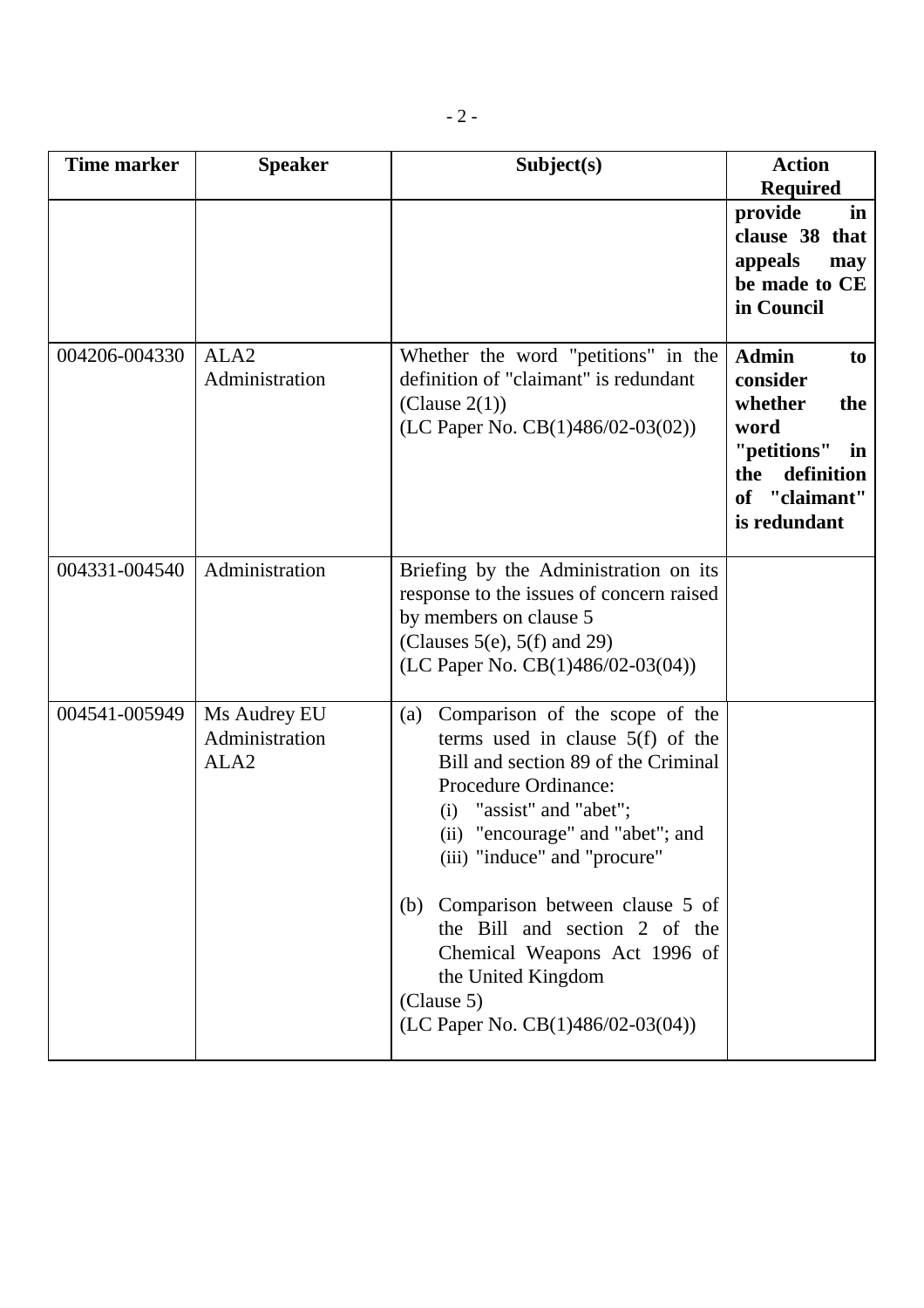| <b>Time Marker</b> | <b>Speaker</b>                                                    | Subject(s)                                                                                                                                                                                                                                                                                                                                                                                 | <b>Action</b>                                                                                                                                                                                                                                                                                      |
|--------------------|-------------------------------------------------------------------|--------------------------------------------------------------------------------------------------------------------------------------------------------------------------------------------------------------------------------------------------------------------------------------------------------------------------------------------------------------------------------------------|----------------------------------------------------------------------------------------------------------------------------------------------------------------------------------------------------------------------------------------------------------------------------------------------------|
| 005950-011113      | ALA <sub>2</sub><br>Chairman<br>Administration                    | Policy intent behind making the<br>(a)<br>offences under clause 5 a strict<br>liability<br>Comparison of clause 5 with the<br>(b)<br>relevant<br>provisions<br>the<br>in<br>Biological Weapons<br>Ordinance<br>and similar legislation in USA and<br>Australia<br>(Clause 5)<br>(LC Paper No. CB(1)486/02-03(04))                                                                          | required<br><b>Admin to set</b><br>out the<br>rationale for<br>the policy<br>intent that the<br>whole clause 5<br>should be<br>offences of a<br>strict liability                                                                                                                                   |
| 011114-011343      | Ms Audrey EU<br>Chairman<br>ALA <sub>2</sub><br>Administration    | Comparison of the scope of the<br>(a)<br>terms used in clause $5(f)$ of the<br>Bill and section 89 of the Criminal<br><b>Procedure Ordinance</b><br>(b) The need to retain clause $5(f)$<br>Shift of burden of proof from the<br>(c)<br>prosecution to the defendant if the<br>offences under clause 5 are made<br>a strict liability<br>(Clause 5)<br>(LC Paper No. $CB(1)486/02-03(04))$ | On item $(b)$ ,<br><b>Admin to</b><br>reconsider the<br>need to retain<br>clause $5(f)$                                                                                                                                                                                                            |
| 011344-011637      | Mr LAU Kong-wah<br>ALA <sub>2</sub><br>Administration<br>Chairman | Comparison of the scope of the terms<br>used in clause 5(f) of the Bill and<br>section 89 of the Criminal Procedure<br>Ordinance<br>(Clause $5(f)$ )<br>(LC Paper No. CB(1)486/02-03(04))                                                                                                                                                                                                  | <b>Admin</b><br>to<br>explain<br>why<br>the<br>of<br>scope<br>"assist",<br>"encourage"<br>"induce"<br>and<br>in clause $5(f)$ is<br>narrower than<br>that of "aids",<br>"abets",<br>"counsels" and<br>"procures" in<br>section 89<br><b>of</b><br><b>Criminal</b><br><b>Procedure</b><br>Ordinance |